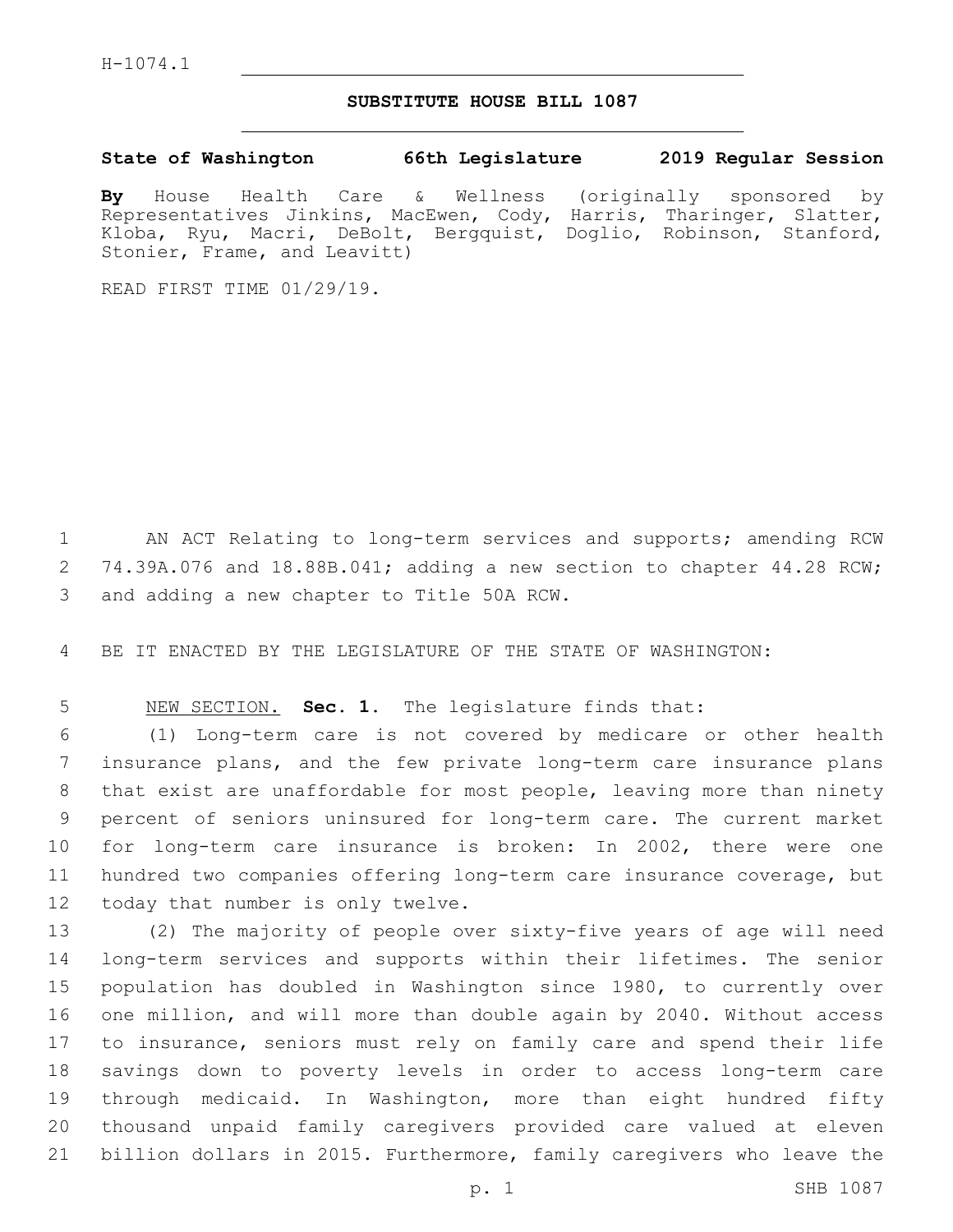workforce to provide unpaid long-term services and supports lose an average of three hundred thousand dollars in their own income and 3 health and retirement benefits.

 (3) Paying out-of-pocket for long-term care is expensive. In Washington, the average cost for medicaid in-home care is twenty-four thousand dollars per year and the average cost for nursing home care is sixty-five thousand dollars per year. These are costs that most 8 seniors cannot afford.

 (4) Seniors and the state will not be able to continue their reliance on family caregivers in the near future. Demographic shifts mean that fewer potential family caregivers will be available in the 12 future. Today, there are around seven potential caregivers for each senior, but by 2030 that ratio will decrease to four potential 14 caregivers for each senior.

 (5) Long-term services and supports comprise approximately six 16 percent of the state operating budget, and demand for these services will double by 2030 to over twelve percent. This will result in an additional six billion dollars in increased near-general fund costs 19 for the state by 2030.

 (6) An alternative funding mechanism for long-term care access in Washington state could relieve hardship on families and lessen the burden of medicaid on the state budget. In addition, an alternative funding mechanism could result in positive economic impact to our state through increased state competition and fewer Washingtonians 25 leaving the workforce to provide unpaid care.

 (7) The average aging and long-term supports administration medicaid consumer utilizes ninety-six hours of care per month. At current costs, a one hundred dollars per day benefit for three hundred sixty-five days would provide complete financial relief for the average in-home care consumer and substantial relief for the average facility care consumer for a full year or more.

 (8) Under current caseload and demographic projections, an alternative funding mechanism for long-term care access could save the medicaid program eight hundred ninety-eight million dollars in 35 the 2051-2053 biennium.

 (9) As the state pursues an alternative funding mechanism for long-term care access, the state must continue its commitment to promoting choice in approved services and long-term care settings. Therefore, any alternative funding mechanism program should be 40 structured such that: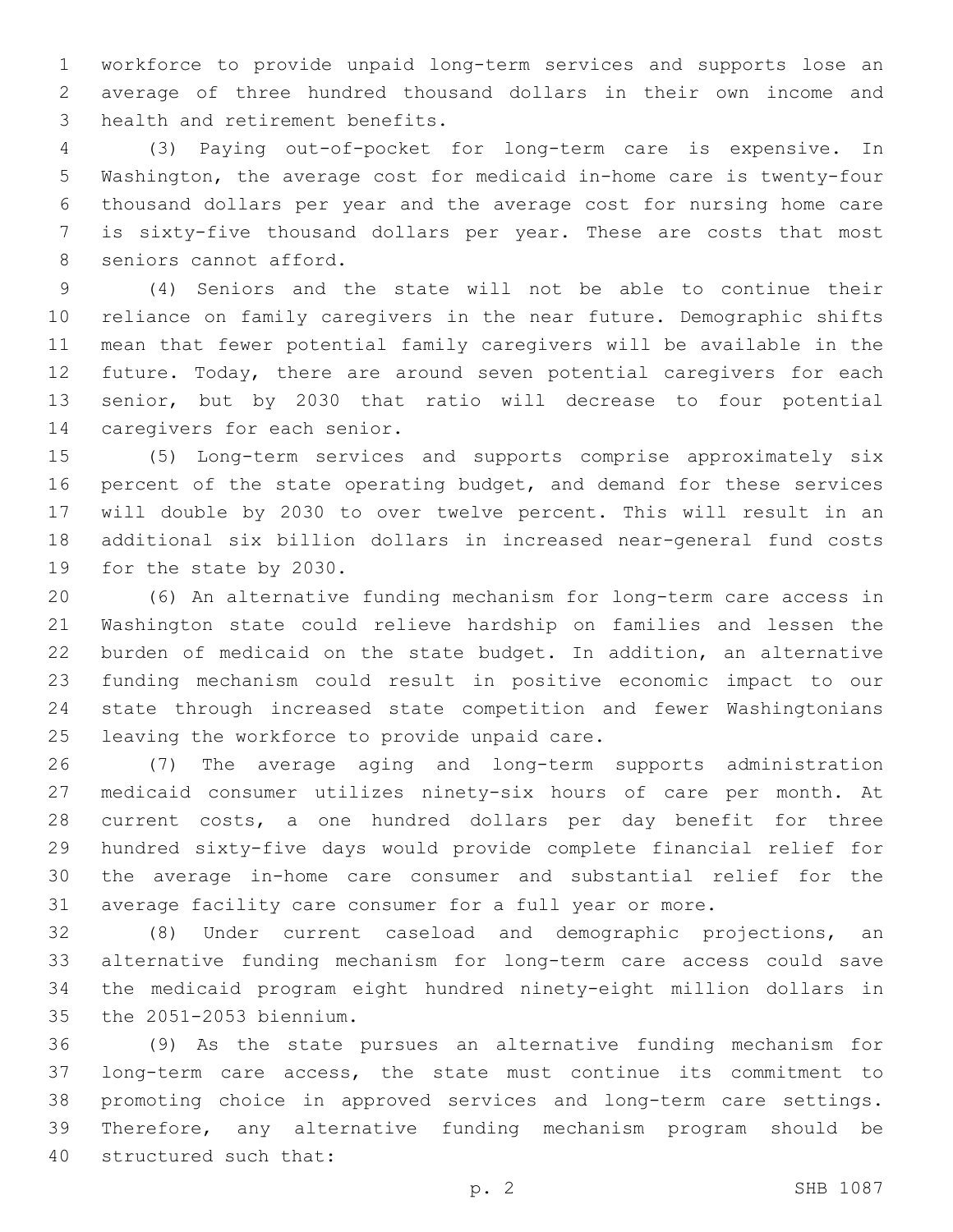1 (a) Individuals are able to use their benefits for long-term care 2 services in the setting of their choice, whether in the home, a 3 residential community-based setting, or a skilled nursing facility;

4 (b) The choice of provider types and approved services is the 5 same or greater than currently available through Washington's 6 publicly funded long-term services and supports;

7 (c) Transitions from private and public funding sources for 8 consumers are seamless; and

9 (d) Long-term care health status data is collected across all 10 home and community-based settings.

 (10) The creation of a long-term care insurance benefit of an established dollar amount per day for three hundred sixty-five days each year for all eligible Washington employees, paid through an employee payroll premium, is in the best interest of the state of 15 Washington.

16 NEW SECTION. **Sec. 2.** The definitions in this section apply 17 throughout this chapter unless the context clearly requires 18 otherwise.

19 (1) "Account" means the long-term services and supports trust 20 account created in section 10 of this act.

21 (2) "Approved service" means long-term services and supports 22 including, but not limited to:

23 (a) Adult day services;

- 24 (b) Care transition coordination;
- 25 (c) Memory care;
- 26 (d) Adaptive equipment and technology;
- 27 (e) Environmental modification;
- 28 (f) Personal emergency response system;
- 29 (g) Home safety evaluation;
- 30 (h) Respite for family caregivers;
- 31 (i) Home delivered meals;
- 32 (j) Transportation;
- 33 (k) Dementia supports;
- 34 (1) Education and consultation;
- 35 (m) Eligible relative care;
- 36 (n) Professional services;

37 (o) Services that assist paid and unpaid family members caring

38 for eligible individuals, including training for individuals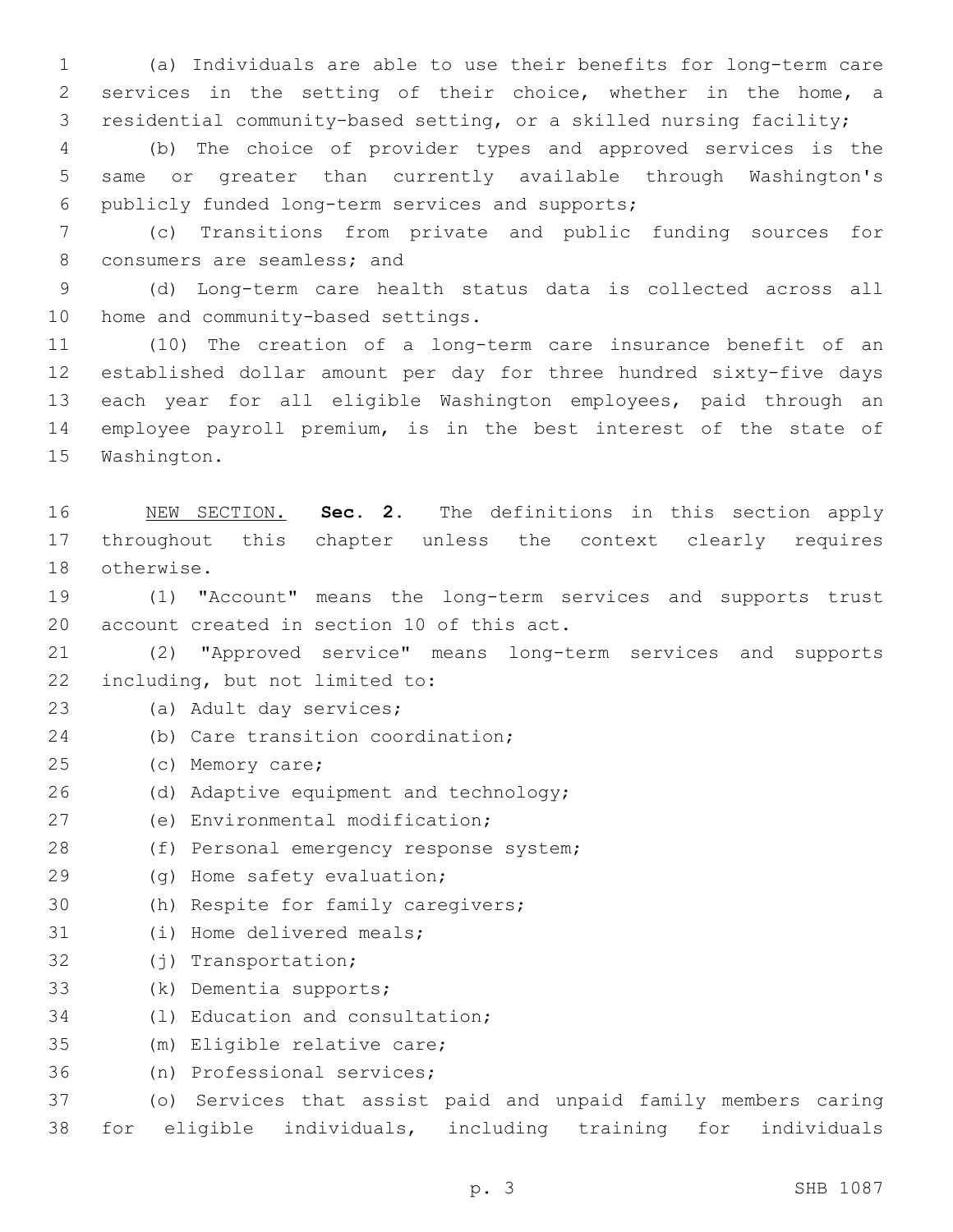- providing care who are not otherwise employed as long-term care 2 workers under RCW 74.39A.074;
- (p) In-home personal care;3
- (q) Assisted living services;4
- 5 (r) Adult family home services; and
- (s) Nursing home services.6

 (3) "Benefit unit" means up to one hundred dollars, increasing at a three percent index subject to annual commission approval, paid by the department of social and health services to a long-term services and supports provider as reimbursement for approved services provided 11 to an eligible beneficiary on a specific date.

 (4) "Commission" means the long-term services and supports trust 13 commission established in section 4 of this act.

 (5) "Eligible beneficiary" means a qualified individual who has been determined to meet the minimum level of assistance with activities of daily living necessary to receive benefits through the trust program, as established in this chapter, and who has not 18 exhausted the lifetime limit of benefit units.

(6) "Employee" has the meaning provided in RCW 50A.04.010.

- (7) "Employer" has the meaning provided in RCW 50A.04.010.
- 

(8) "Employment" has the meaning provided in RCW 50A.04.010.

 (9) "Long-term services and supports provider" means an entity that meets the qualifications applicable in law to the approved service they provide, including a qualified or certified home care aide, licensed assisted living facility, licensed adult family home, licensed nursing home, licensed in-home services agency, adult day services program, vendor, instructor, qualified family member, or other entities as registered by the department of social and health 29 services.

 (10) "Premium" or "premiums" means the payments required by section 8 of this act and paid to the employment security department for deposit in the account created in section 10 of this act.

 (11) "Program" means the long-term services and supports trust 34 program established in this chapter.

 (12) "Qualified family member" means a relative of an eligible beneficiary qualified to meet requirements established in state law for the approved service they provide that would be required of any other long-term services and supports provider to receive payments 39 from the state.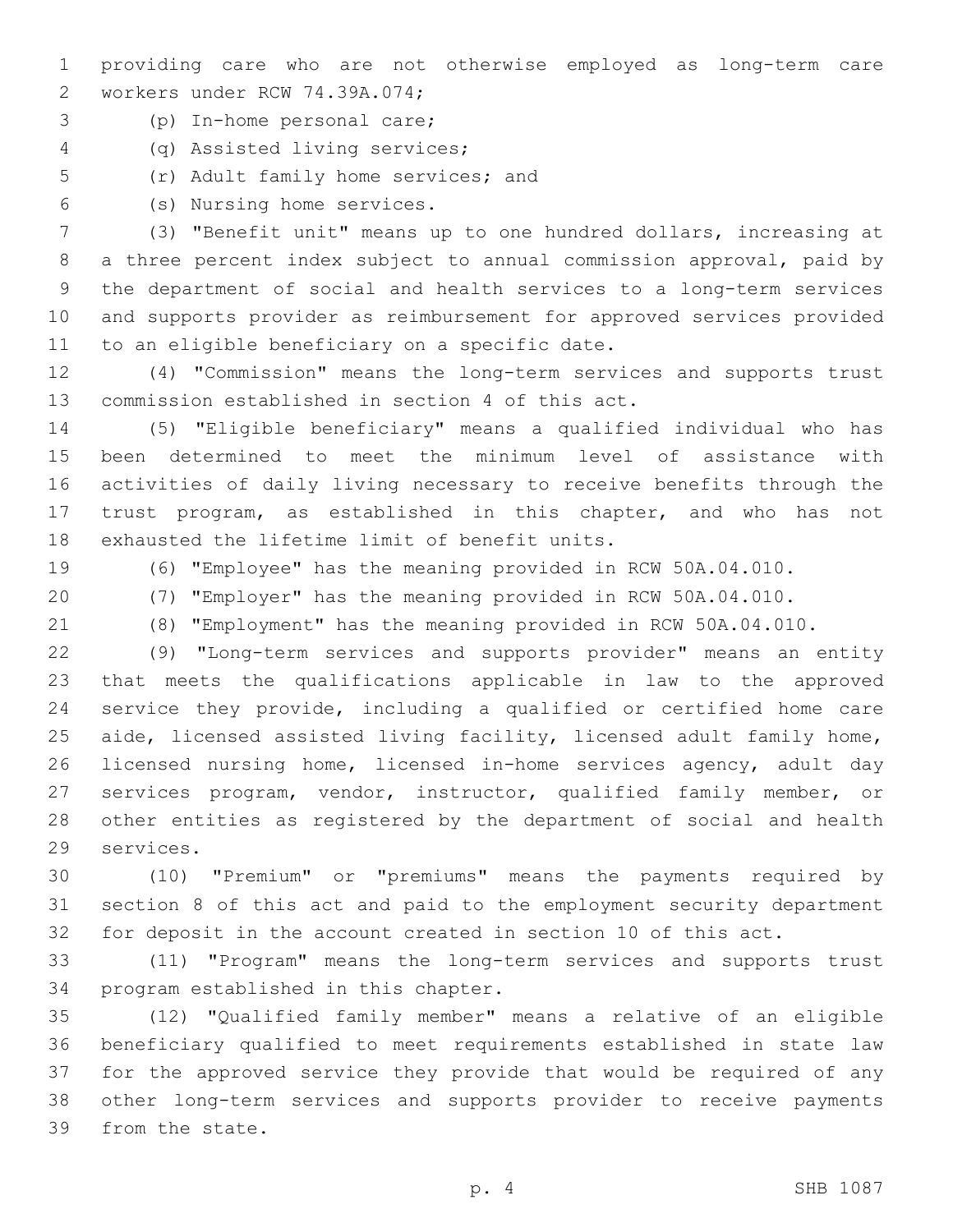(13) "Qualified individual" means an individual who meets the age, residence, and duration of payment requirements, as established 3 in this chapter.

 (14) "Wages" has the meaning provided in RCW 50A.04.010, except that all wages are subject to a premium assessment and not limited by the commissioner of the employment security department, as provided 7 under RCW 50A.04.115.

 NEW SECTION. **Sec. 3.** (1) The health care authority, the department of social and health services, and the employment security department each have distinct responsibilities in the implementation and administration of the program. In the performance of their activities, they shall actively collaborate to realize program efficiencies and provide persons served by the program with a well-coordinated experience.

15 (2) The health care authority shall:

 (a) Make determinations regarding an individual's status as a 17 qualified individual under section 5 of this act;

 (b) Ensure approved services are provided through audits or service verification processes within the service provider payment system for registered long-term services and supports providers and 21 recoup any inappropriate payments;

 (c) Establish criteria for the payment of benefits to registered long-term services and supports providers under section 7 of this 24 act; and

 (d) Adopt rules and procedures necessary to implement and administer the activities specified in this section related to the 27 program.

(3) The department of social and health services shall:

 (a) Make determinations regarding an individual's status as an 30 eligible beneficiary under section 6 of this act;

 (b) Approve long-term services and supports eligible for payment as approved services under the program, as informed by the 33 commission:

 (c) Register long-term services and supports providers that meet 35 minimum qualifications;

 (d) Discontinue the registration of long-term services and supports providers that: (i) Fail to meet the minimum qualifications applicable in law to the approved service that they provide; or (ii) 39 violate the operational standards of the program;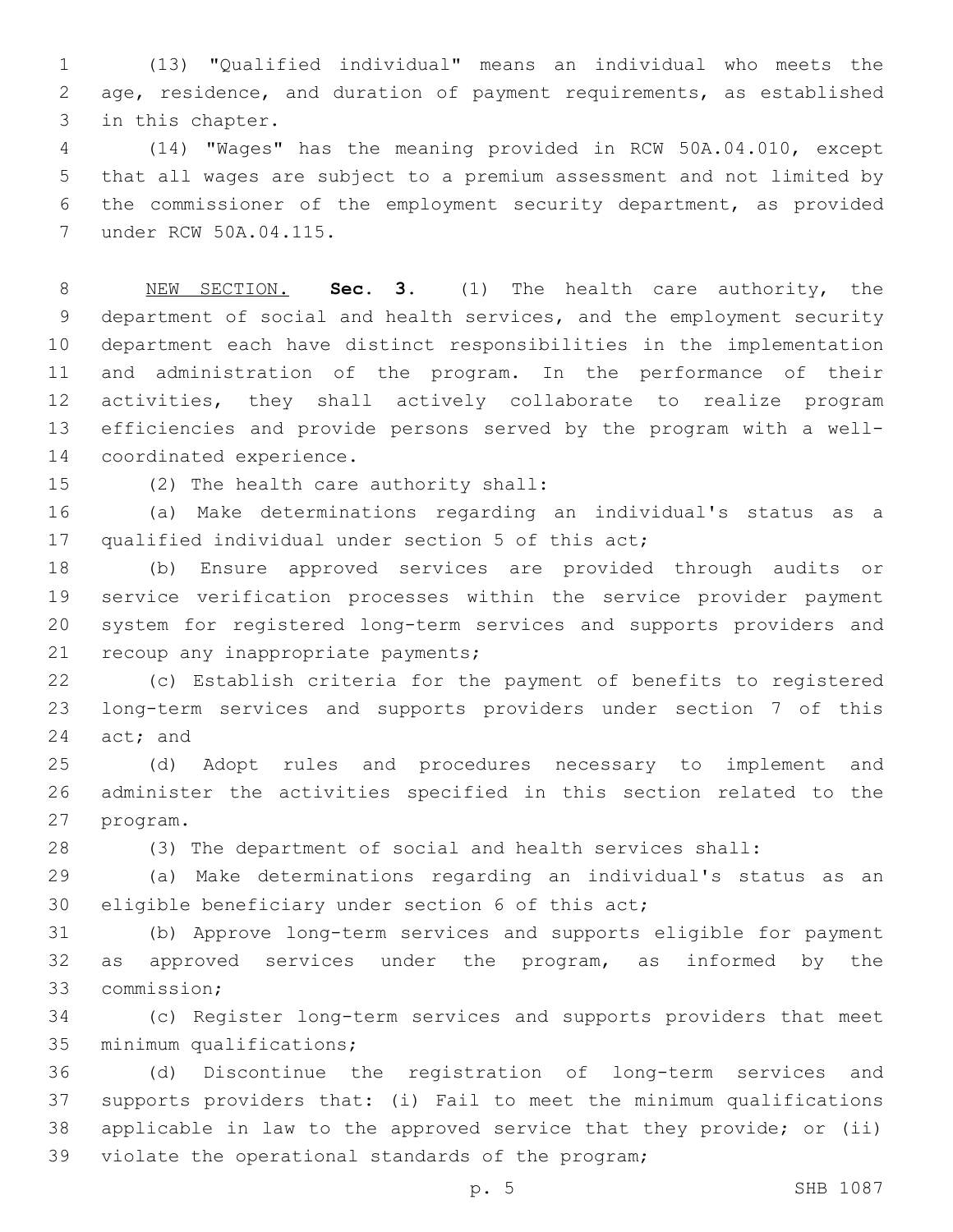(e) Disburse payments of benefits to registered long-term services and supports providers, utilizing and leveraging existing payment systems for the provision of approved services to eligible 4 beneficiaries under section 7 of this act;

 (f) Prepare and distribute written or electronic materials to qualified individuals, eligible beneficiaries, and the public as deemed necessary by the commission to inform them of program design 8 and updates;

 (g) Provide customer service and address questions and complaints, including referring individuals to other appropriate 11 agencies;

 (h) Provide administrative and operational support to the 13 commission;

 (i) Track data useful in monitoring and informing the program, as 15 identified by the commission;

 (j) Establish rules and procedures for benefit coordination when the eligible beneficiary is also funded for medicaid and other long- term services and supports, including medicare, coverage through the department of labor and industries, and private long-term care 20 coverage; and

 (k) Adopt rules and procedures necessary to implement and administer the activities specified in this section related to the 23 program.

(4) The employment security department shall:24

 (a) Collect and assess employee premiums as provided in section 8 26 of this act;

 (b) Assist the commission in monitoring the solvency and 28 financial status of the program;

 (c) Perform investigations to determine the compliance of premium payments in section 8 of this act in coordination with the same activities conducted under the family and medical leave act, chapter 50A.04 RCW, to the extent possible; and

 (d) Adopt rules and procedures necessary to implement and administer the activities specified in this section related to the 35 program.

 NEW SECTION. **Sec. 4.** (1) The long-term services and supports trust commission is established.

(2) The commission includes:38

p. 6 SHB 1087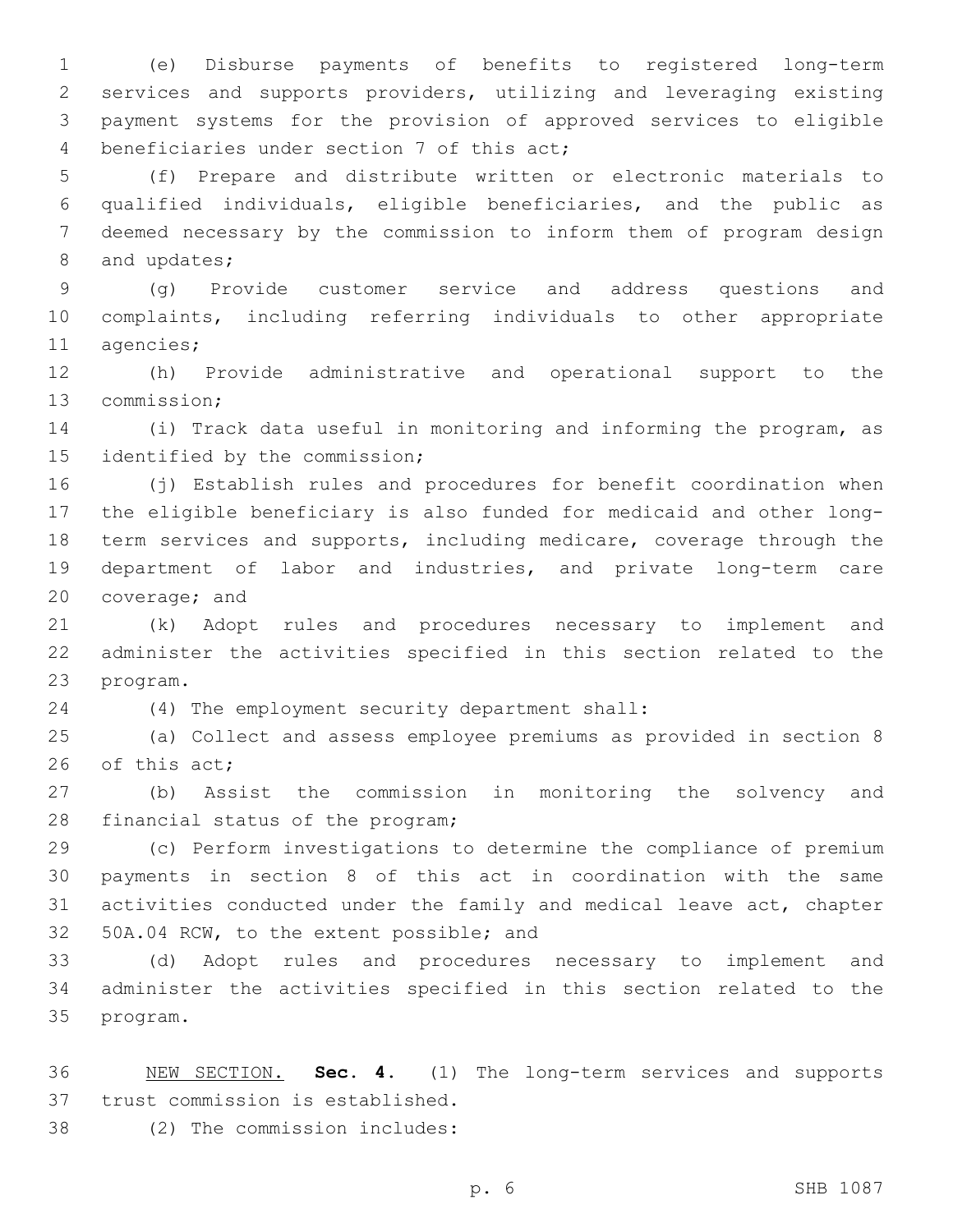(a) Two members from each of the two largest caucuses of the house of representatives, appointed by the speaker of the house of 3 representatives;

 (b) Two members from each of the two largest caucuses of the 5 senate, appointed by the president of the senate;

 (c) The commissioner of the employment security department, or 7 the commissioner's designee;

 (d) The secretary of the department of social and health 9 services, or the secretary's designee;

 (e) The director of the health care authority, or the director's 11 designee, who shall serve as a nonvoting member;

 (f) One representative of the organization representing the area 13 agencies on aging;

 (g) One representative of a home care association that represents 15 caregivers who provide services to private pay and medicaid clients;

 (h) One representative of a union representing long-term care 17 workers;

 (i) One representative of an organization representing retired 19 persons;

 (j) One representative of an association representing skilled 21 nursing facilities and assisted living providers;

 (k) One representative of an association representing adult 23 family home providers;

 (l) Two individuals receiving long-term services and supports, or their designees, or representatives of consumers receiving long-term 26 services and supports under the program;

 (m) One member who is a worker who is, or will likely be, paying the premium established in section 8 of this act and who is not employed by a long-term services and supports provider; and

 (n) One representative of an organization of employers whose members collect, or will likely be collecting, the premium 32 established in section 8 of this act.

 (3)(a) Other than the agency heads identified in subsection (2) of this section, members of the commission are appointed for terms of two years, except that the governor shall appoint the initial members identified in subsection (2)(f) through (n) of this section to 37 staggered terms not to exceed four years.

 (b) The secretary of the department of social and health services, or the secretary's designee, shall serve as chair of the commission. Meetings of the commission are at the call of the chair.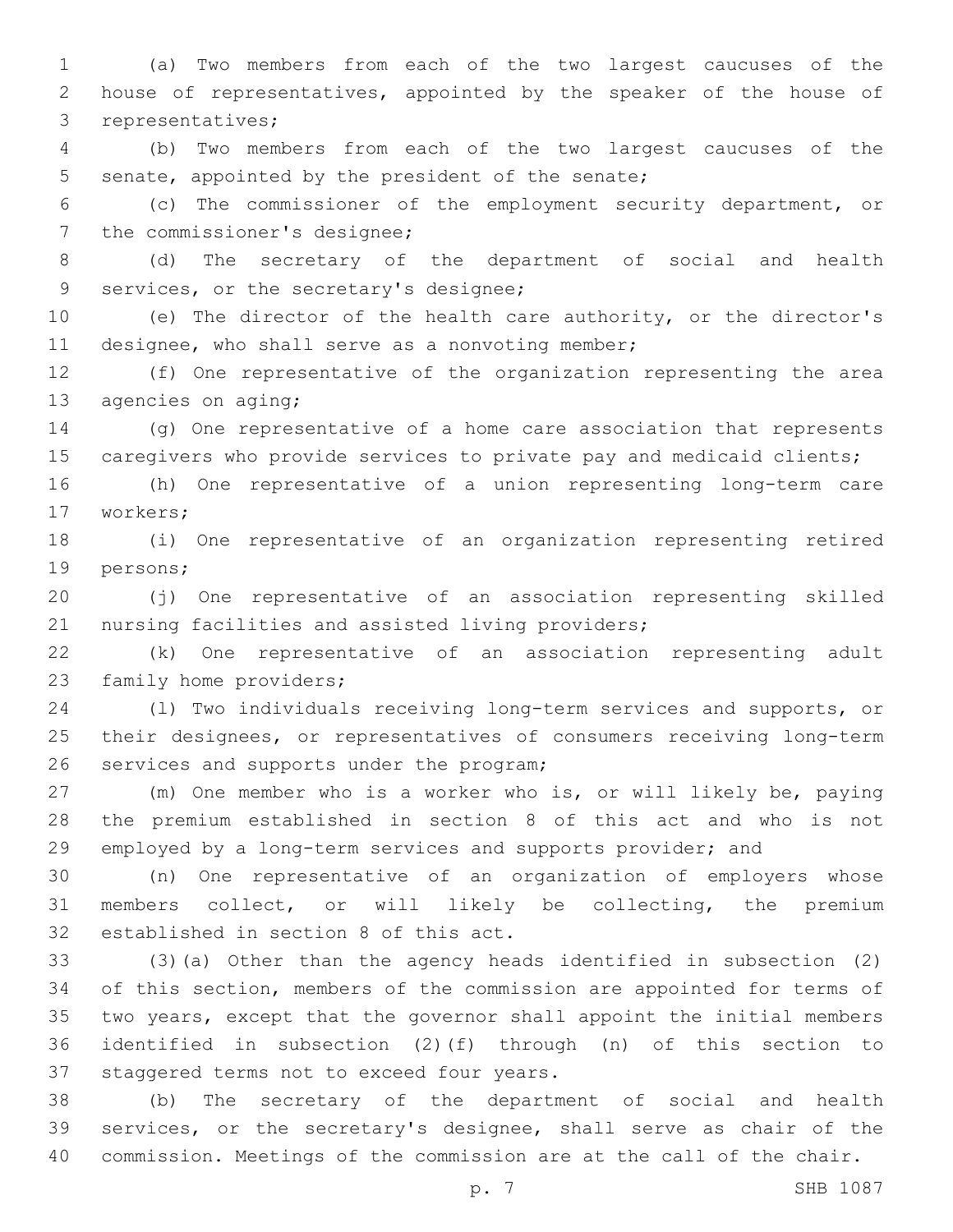(c) Members of the commission must be compensated in accordance with RCW 43.03.250 and must be reimbursed for their travel expenses while on official business in accordance with RCW 43.03.050 and 43.03.060.4

 (4) Beginning January 1, 2021, the commission shall propose recommendations to the appropriate executive agency or the 7 legislature regarding:

 (a) The establishment of criteria for determining that an individual has met the requirements to be a qualified individual as established in section 5 of this act or an eligible beneficiary as 11 established in section 6 of this act;

 (b) The establishment of criteria for minimum qualifications for the registration of long-term services and supports providers who provide approved services to eligible beneficiaries;

 (c) Changes to rules or policies to improve the operation of the 16 program;

 (d) The annual adjustment of the benefit unit in accordance with 18 the formula established in section 2 of this act; and

 (e) The preparation of regular actuarial reports on the solvency 20 and financial status of the program.

 (5) The commission shall monitor agency administrative expenses over time. Beginning November 15, 2020, the commission must annually report to the governor and the fiscal committees of the legislature on agency spending for administrative expenses and anticipated administrative expenses as the program shifts into different phases of implementation and operation. The November 15, 2025, report must include recommendations for a method of calculating future agency administrative expenses to limit administrative expenses while providing sufficient funds to adequately operate the program.

 NEW SECTION. **Sec. 5.** The health care authority shall deem a person to be a qualified individual as provided in this chapter if the person:

33 (1) Is at least eighteen years old;

34 (2) Is a Washington resident; and

 (3) Has paid the long-term services and supports premiums required by section 8 of this act for the equivalent of either:

 (a) A total of ten years without interruption of five or more 38 consecutive years; or

39 (b) Three years within the last six years.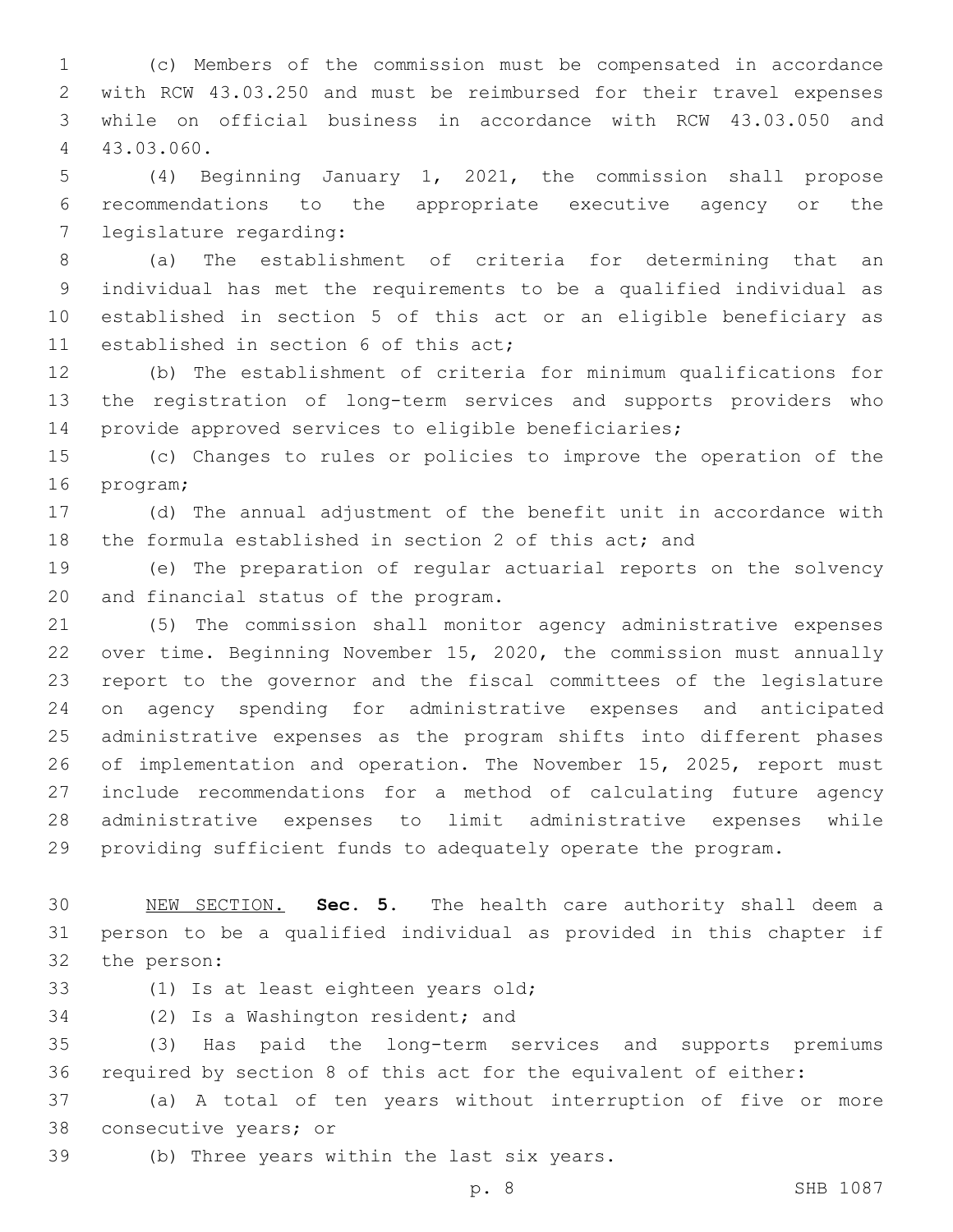NEW SECTION. **Sec. 6.** (1) Beginning January 1, 2025, approved services must be available and benefits payable to a registered long- term services and supports provider on behalf of a qualified individual under this section.

 (2) A qualified individual may receive approved services and benefits that are payable to a registered long-term services and supports provider on behalf of a qualified individual under this section if the qualified individual has been determined by the department of social and health services to require assistance with at least three activities of daily living. The department of social and health services must engage sufficient qualified assessor capacity, including via contract, so that the determination may be made within forty-five days from receipt of a request by a 14 beneficiary to use a benefit.

 (3)(a) An eligible beneficiary may receive approved services and benefits through the program in the form of a benefit unit payable to a registered long-term services and supports provider.

 (b) An eligible beneficiary may not receive more than the dollar equivalent of three hundred sixty-five benefit units over the course 20 of the eligible beneficiary's lifetime.

 (i) If the department of social and health services reimburses a long-term services and supports provider for approved services provided to an eligible beneficiary and the payment is less than the benefit unit, only the portion of the benefit unit that is used shall be taken into consideration when calculating the person's remaining 26 lifetime limit on receipt of benefits.

 (ii) Eligible beneficiaries may combine benefit units to receive more approved services per day as long as the total number of 29 lifetime benefit units has not been exceeded.

 NEW SECTION. **Sec. 7.** (1) Benefits provided under this chapter shall be paid periodically and promptly to registered long-term services and supports providers.

 (2) Qualified family members may be paid for approved personal care services in the same way as individual providers, through a licensed home care agency, or through a third option if recommended by the commission and adopted by the department of social and health 37 services.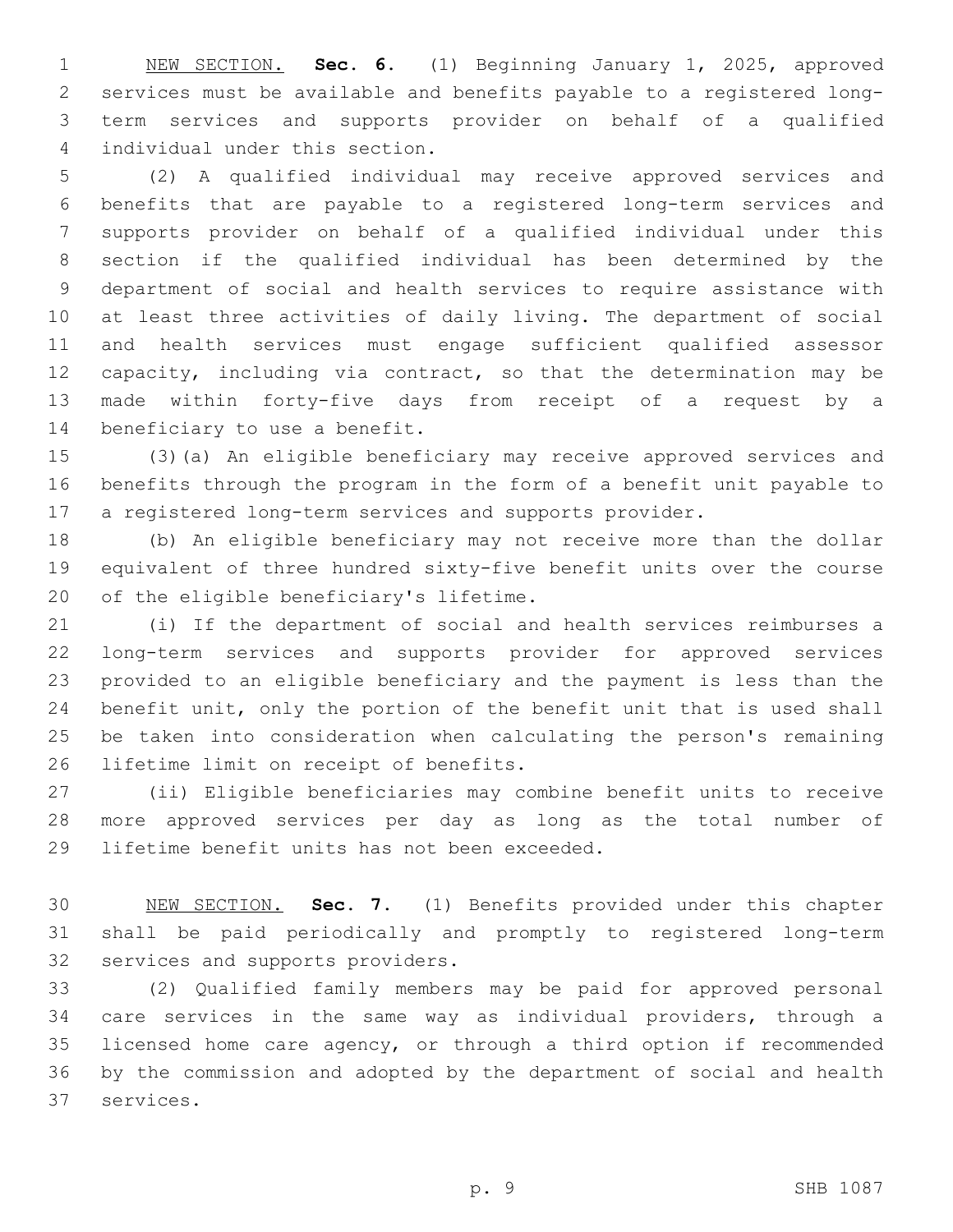NEW SECTION. **Sec. 8.** (1) Beginning January 1, 2022, the employment security department shall assess for each individual in employment with an employer for at least ten percent of full-time employment status a premium based on the amount of the individual's wages. The premium is fifty-eight hundredths of one percent of the individual's wages.

 (2)(a) The employer must collect from the employees the premiums provided under this section through payroll deductions and remit the amounts collected to the employment security department.

 (b) In collecting employee premiums through payroll deductions, the employer shall act as the agent of the employees and shall remit the amounts to the employment security department as required by this 13 chapter.

 (3)(a) Premiums shall be collected in the manner and at such intervals as provided in this chapter and directed by the employment 16 security department.

 (b) To the extent feasible, the employment security department shall use the premium assessment, collection, and reporting 19 procedures in chapter 50A.04 RCW.

 (4) The employment security department shall deposit all premiums collected in this section in the long-term services and supports 22 trust account created in section 10 of this act.

 (5) Premiums collected in this section are placed in trust for the individuals that the program is intended to assist.

 NEW SECTION. **Sec. 9.** (1) Beginning January 1, 2023, any self- employed person, including a sole proprietor, independent contractor, 27 partner, or joint venturer, may elect coverage under this chapter. Those electing coverage under this subsection are responsible for payment of one hundred percent of all premiums assessed to an employee under section 8 of this act. The self-employed person must file a notice of election in writing with the employment security department, in the manner required by the employment security department in rule. The self-employed person is eligible for benefits after paying the long-term services and supports premium for the time required under section 5 of this act.

 (2) A self-employed person who has elected coverage may withdraw from coverage, at such times as the employment security department may adopt by rule, by filing a notice of withdrawal in writing with the employment security department, with the withdrawal to take

p. 10 SHB 1087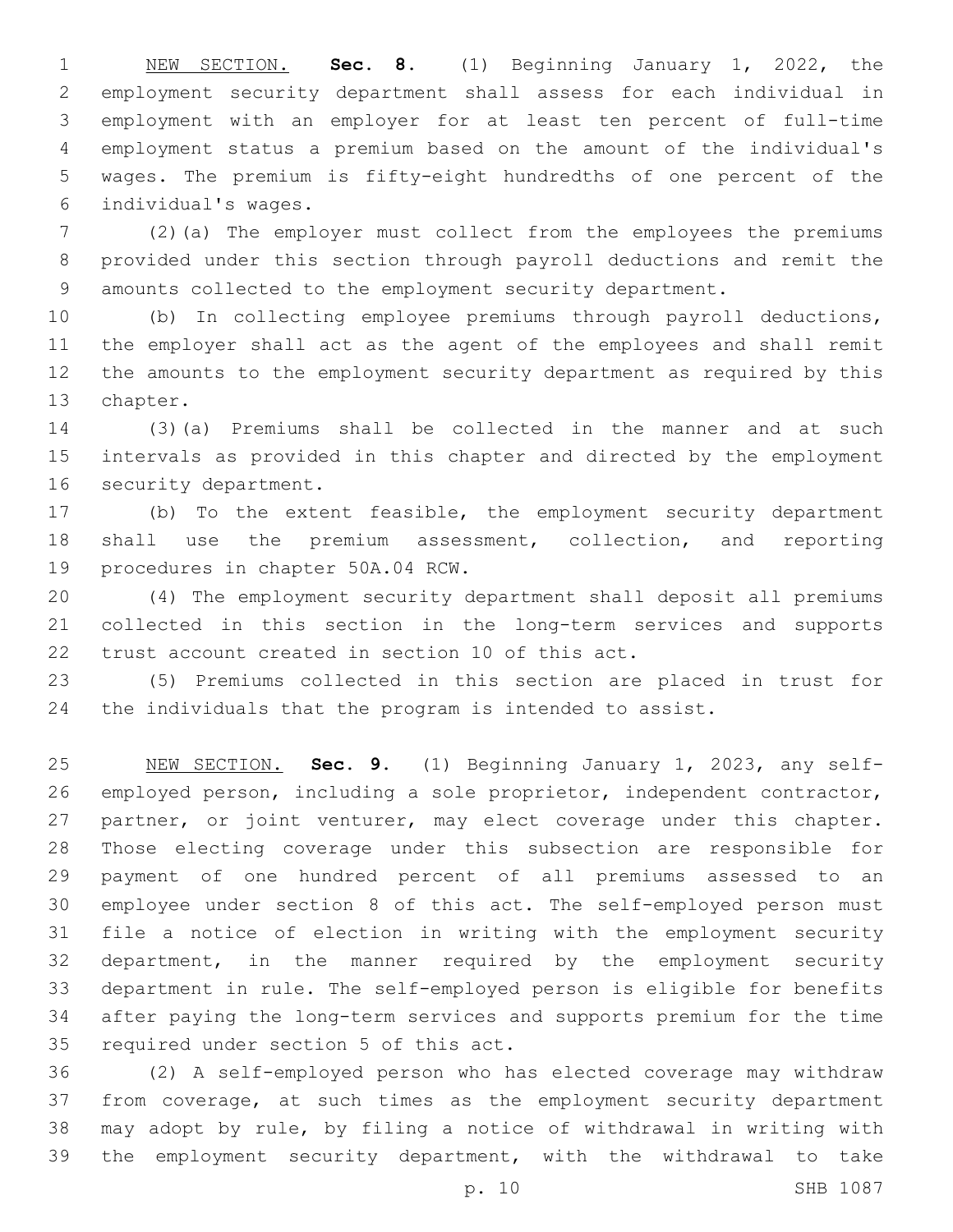effect not sooner than thirty days after filing the notice with the 2 employment security department.

 (3) The employment security department may cancel elective coverage if the self-employed person fails to make required payments or file reports. The employment security department may collect due and unpaid premiums and may levy an additional premium for the remainder of the period of coverage. The cancellation must be effective no later than thirty days from the date of the notice in writing advising the self-employed person of the cancellation.

 (4) Those electing coverage are considered employers or employees 11 where the context so dictates.

 (5) For the purposes of this section, "independent contractor" means an individual excluded from the definition of "employment" in 14 section  $2(8)$  of this act.

 (6) The employment security department shall adopt rules for determining the hours worked and the wages of individuals who elect coverage under this section and rules for enforcement of this 18 section.

 NEW SECTION. **Sec. 10.** (1) The long-term services and supports trust account is created in the custody of the state treasurer. All receipts from employers under section 8 of this act must be deposited in the account. Expenditures from the account may be used for the administrative activities and payment of benefits associated with the program. Only the secretary of the department of social and health services or the secretary's designee may authorize disbursements from the account. The account is subject to the allotment procedures under chapter 43.88 RCW. An appropriation is required for administrative expenses, but not for benefit payments. The account must provide reimbursement of any amounts from other sources that may have been used for the initial establishment of the program.

 (2) The revenue generated pursuant to this chapter shall be utilized to expand long-term care in the state. These funds may not be used either in whole or in part to supplant existing state or county funds for programs that meet the definition of approved 35 services.

 NEW SECTION. **Sec. 11.** (1) Determinations made by the health care authority or the department of social and health services under this chapter, including determinations regarding functional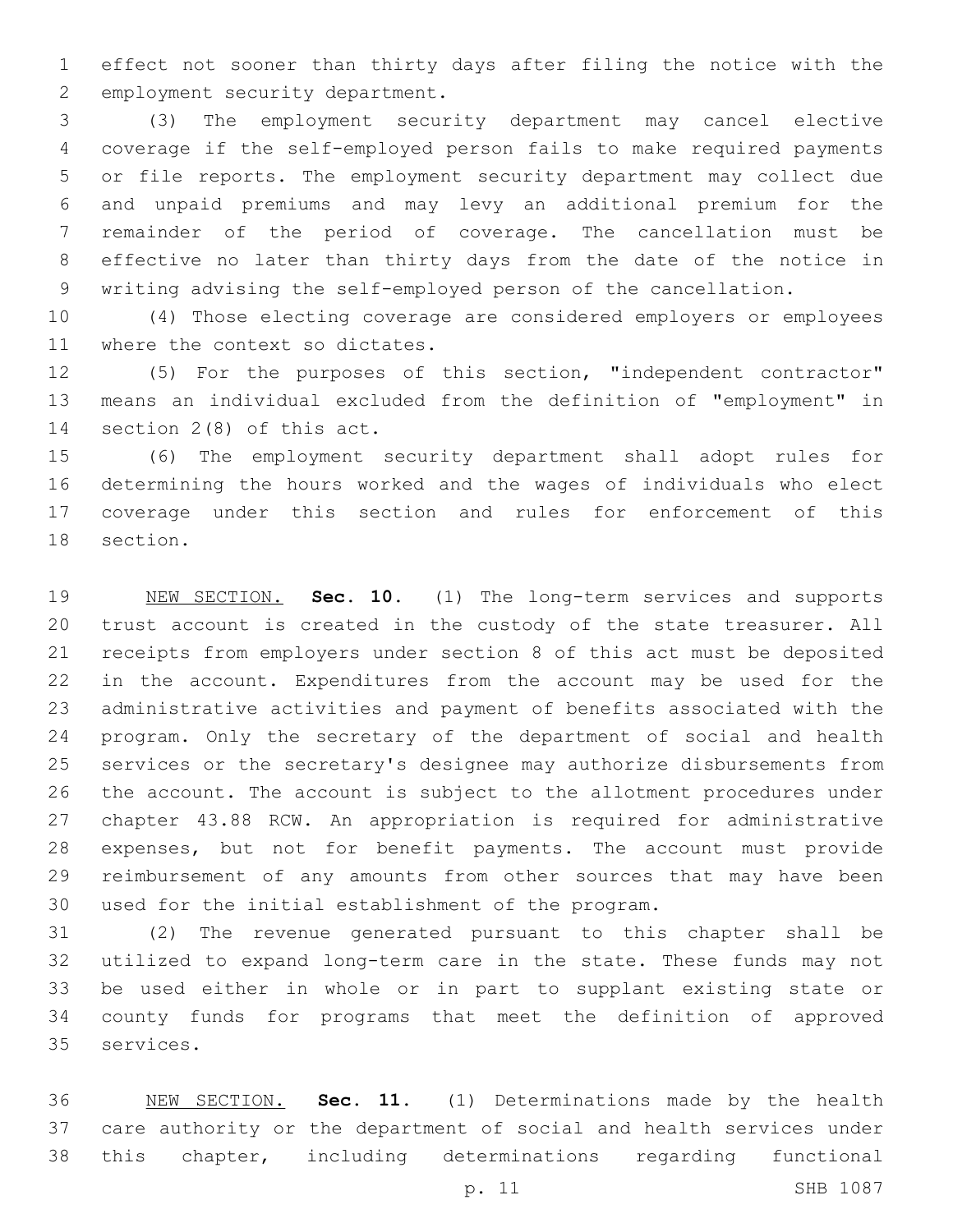eligibility or related to registration of long-term services and supports providers, are subject to appeal in accordance with chapter 34.05 RCW. In addition, the standards and procedures adopted for 4 these appeals must address the following:

- (a) Timelines;5
- (b) Eligibility and benefit determination;6
- 7 (c) Judicial review; and
- 8 (d) Fees.

 (2) Determinations made by the employment security department under this chapter are subject to appeal in accordance with the appeal procedures under chapter 50A.04 RCW. The employment security department shall adopt standards and procedures for appeals for persons aggrieved by any determination or redetermination made by the department. The standards and procedures must be consistent with those adopted for the family and medical leave program under chapter 50A.04 RCW and must address topics including:16

17 (a) Premium liability;

- 18 (b) Premium collection;
- 19 (c) Judicial review; and
- 20 (d) Fees.

 NEW SECTION. **Sec. 12.** The department of social and health services must:

 (1) Seek access to medicare data from the federal centers for medicare and medicaid services to analyze the potential savings in medicare expenditures due to the operation of the program;

 (2) Apply for a demonstration waiver from the federal centers for medicare and medicaid services to allow for the state to share in the savings generated in the federal match for medicaid long-term services and supports and medicare due to the operation of the 30 program;

 (3) Submit a report, in compliance with RCW 43.01.036, on the status of the waiver to the office of financial management and the appropriate committees of the legislature by December 1, 2022.

 NEW SECTION. **Sec. 13.** Beginning December 1, 2026, and annually thereafter, and in compliance with RCW 43.01.036, the commission must report to the legislature on the program, including:

- (1) Projected and actual program participation;
- 38 (2) Adequacy of premium rates;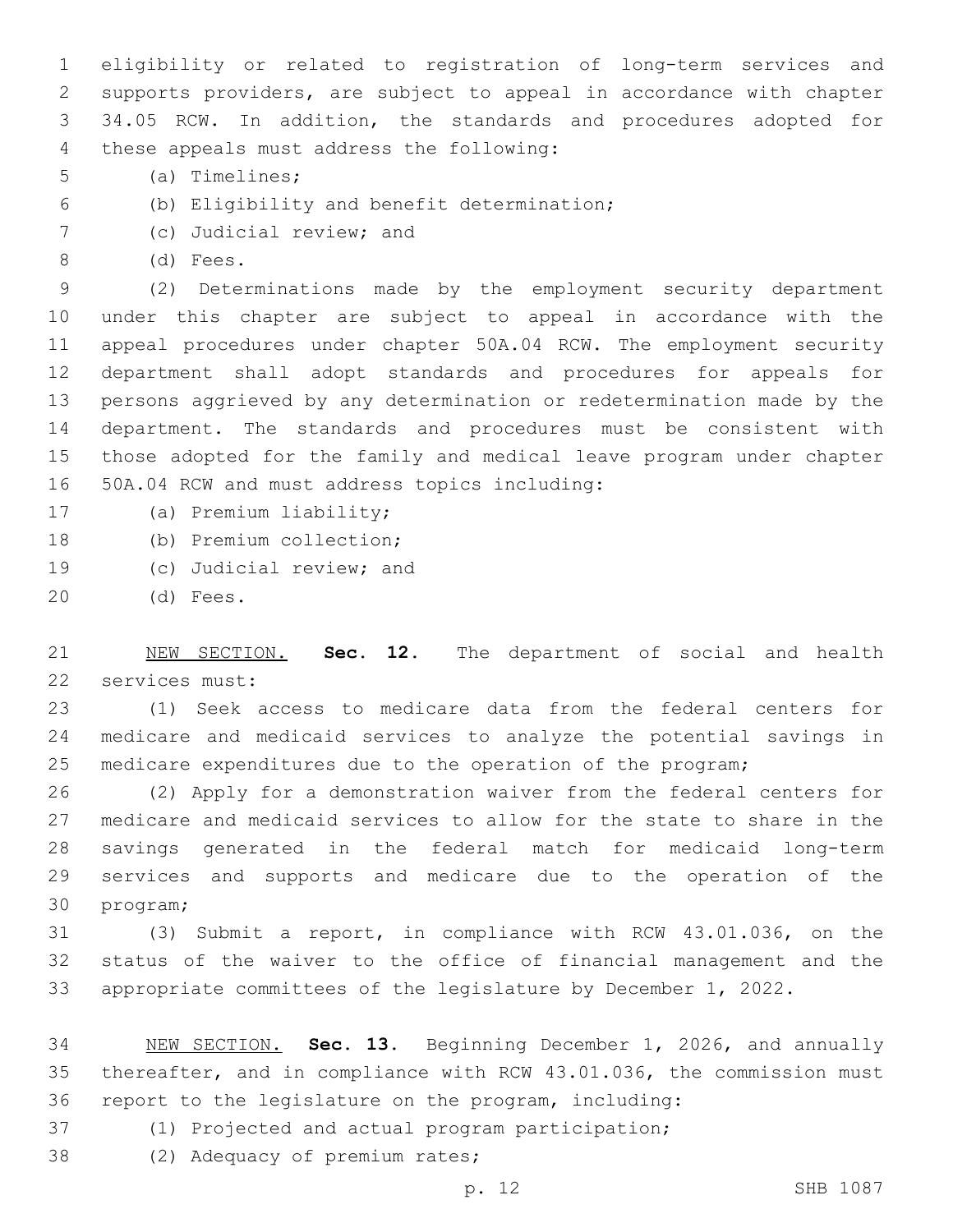- 
- 1 (3) Fund balances;

(4) Benefits paid;2

 (5) Demographic information on program participants, including age, gender, race, ethnicity, geographic distribution by county, 5 legislative district, and employment sector; and

 (6) The extent to which the operation of the program has resulted in savings to the medicaid program by avoiding costs that would have 8 otherwise been the responsibility of the state.

 NEW SECTION. **Sec. 14.** Any benefits used by an individual under this chapter are not income or resources for any determinations of eligibility for any other state program or benefit, for medicaid, or a state-federal program.

 NEW SECTION. **Sec. 15.** Nothing in this chapter creates an 14 entitlement for a person to receive, or requires a state agency to provide, case management services including, but not limited to, case management services under chapter 74.39A RCW.

 NEW SECTION. **Sec. 16.** A new section is added to chapter 44.28 18 RCW to read as follows:

 By December 1, 2032, the joint legislative audit and review committee must report on the performance of the long-term services and supports trust commission established in section 4 of this act in providing oversight to the long-term services and supports trust program and make recommendations to the legislature on ways to improve the functioning, efficiency, and membership, as well as whether the long-term services and supports trust commission should 26 continue to exist or should expire.

 **Sec. 17.** RCW 74.39A.076 and 2018 c 220 s 1 are each amended to 28 read as follows:

 (1) Beginning January 7, 2012, except for long-term care workers exempt from certification under RCW 18.88B.041(1)(a):

 (a) A biological, step, or adoptive parent who is the individual 32 provider only for ((his or her)) the person's developmentally disabled son or daughter must receive twelve hours of training relevant to the needs of adults with developmental disabilities within the first one hundred twenty days after becoming an individual 36 provider.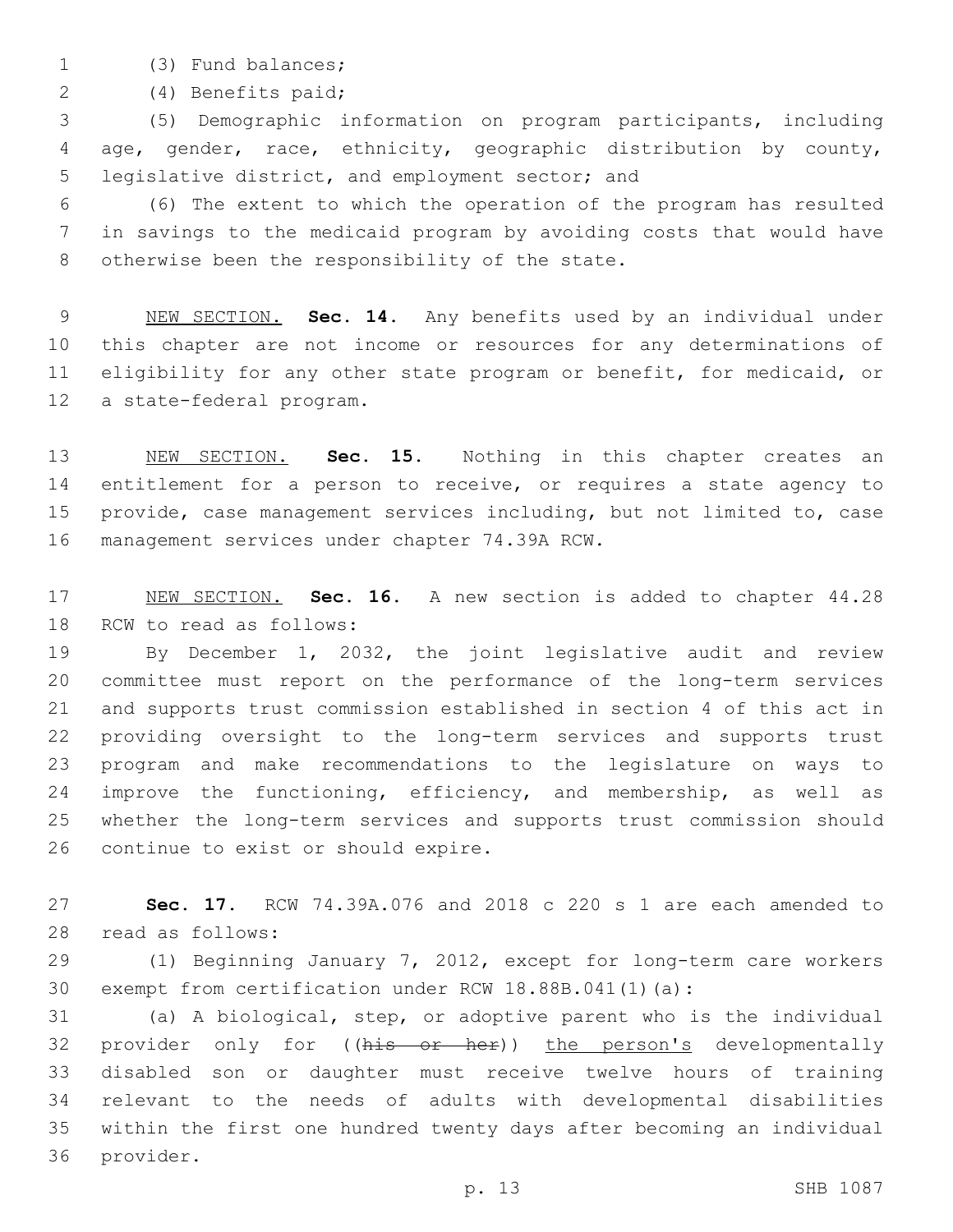(b) A spouse or registered domestic partner who is a long-term care worker only for a spouse or domestic partner, pursuant to the long-term services and supports trust program established in chapter 50A.--- RCW (the new chapter created in section 19 of this act), must receive fifteen hours of basic training, and at least six hours of additional focused training based on the care-receiving spouse's or partner's needs, within the first one hundred twenty days after becoming a long-term care worker.

 (c) A person working as an individual provider who (i) provides respite care services only for individuals with developmental disabilities receiving services under Title 71A RCW or only for individuals who receive services under this chapter, and (ii) works three hundred hours or less in any calendar year, must complete fourteen hours of training within the first one hundred twenty days after becoming an individual provider. Five of the fourteen hours must be completed before becoming eligible to provide care, including two hours of orientation training regarding the caregiving role and terms of employment and three hours of safety training. The training partnership identified in RCW 74.39A.360 must offer at least twelve of the fourteen hours online, and five of those online hours must be 21 individually selected from elective courses.

 $((\text{+e})^2)$  (d) Individual providers identified in  $((\text{+e})^2)$  (d)(i) or (ii) of this subsection must complete thirty-five hours of training within the first one hundred twenty days after becoming an individual provider. Five of the thirty-five hours must be completed before becoming eligible to provide care. Two of these five hours shall be devoted to an orientation training regarding an individual provider's 28 role as caregiver and the applicable terms of employment, and three hours shall be devoted to safety training, including basic safety precautions, emergency procedures, and infection control. Individual 31 providers subject to this requirement include:

32 (i) An individual provider caring only for ((his or her)) the individual provider's biological, step, or adoptive child or parent 34 unless covered by (a) of this subsection; and

 (ii) A person working as an individual provider who provides twenty hours or less of care for one person in any calendar month.

 (2) In computing the time periods in this section, the first day 38 is the date of hire.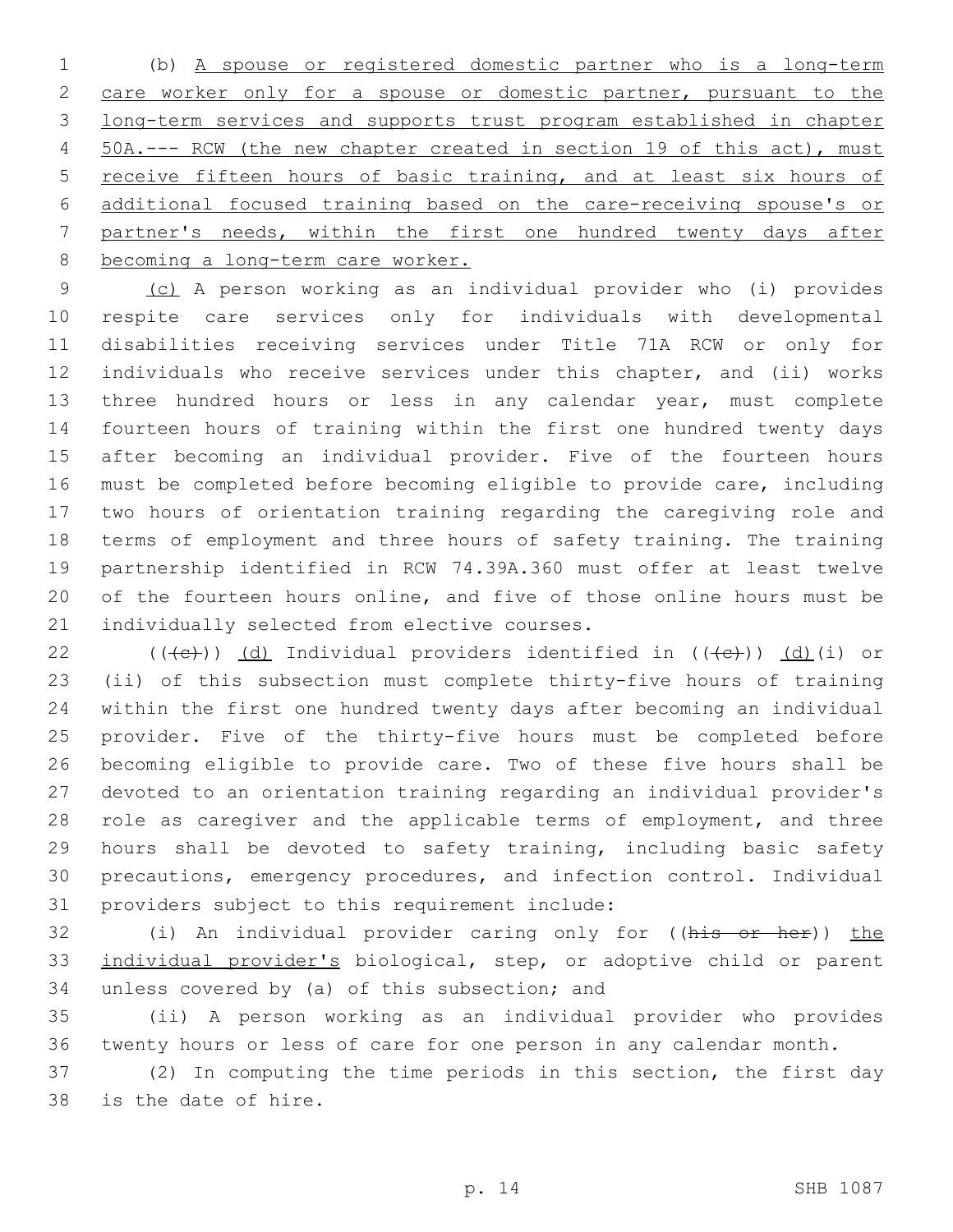(3) Only training curriculum approved by the department may be used to fulfill the training requirements specified in this section. The department shall only approve training curriculum that:

 (a) Has been developed with input from consumer and worker 5 representatives; and

(b) Requires comprehensive instruction by qualified instructors.

(4) The department shall adopt rules to implement this section.

 **Sec. 18.** RCW 18.88B.041 and 2015 c 152 s 1 are each amended to 9 read as follows:

 (1) The following long-term care workers are not required to become a certified home care aide pursuant to this chapter:

 (a)(i)(A) Registered nurses, licensed practical nurses, certified nursing assistants or persons who are in an approved training program for certified nursing assistants under chapter 18.88A RCW, medicare- certified home health aides, or other persons who hold a similar health credential, as determined by the secretary, or persons with special education training and an endorsement granted by the superintendent of public instruction, as described in RCW 28A.300.010, if the secretary determines that the circumstances do 20 not require certification.

 (B) A person who was initially hired as a long-term care worker 22 prior to January 7, 2012, and who completes all of ((his or her)) the 23 training requirements in effect as of the date ((he or she)) the 24 person was hired.

 (ii) Individuals exempted by (a)(i) of this subsection may obtain certification as a home care aide without fulfilling the training requirements in RCW 74.39A.074(1)(d)(ii) but must successfully complete a certification examination pursuant to RCW 18.88B.031.

 (b) All long-term care workers employed by community residential 30 service businesses.

31 (c) An individual provider caring only for ((his or her)) the individual provider's biological, step, or adoptive child or parent.

 (d) A person working as an individual provider who provides twenty hours or less of care for one person in any calendar month.

 (e) A person working as an individual provider who only provides respite services and works less than three hundred hours in any 37 calendar year.

 (f) A long-term care worker providing approved services only for 39 a spouse or registered domestic partner, pursuant to the long-term